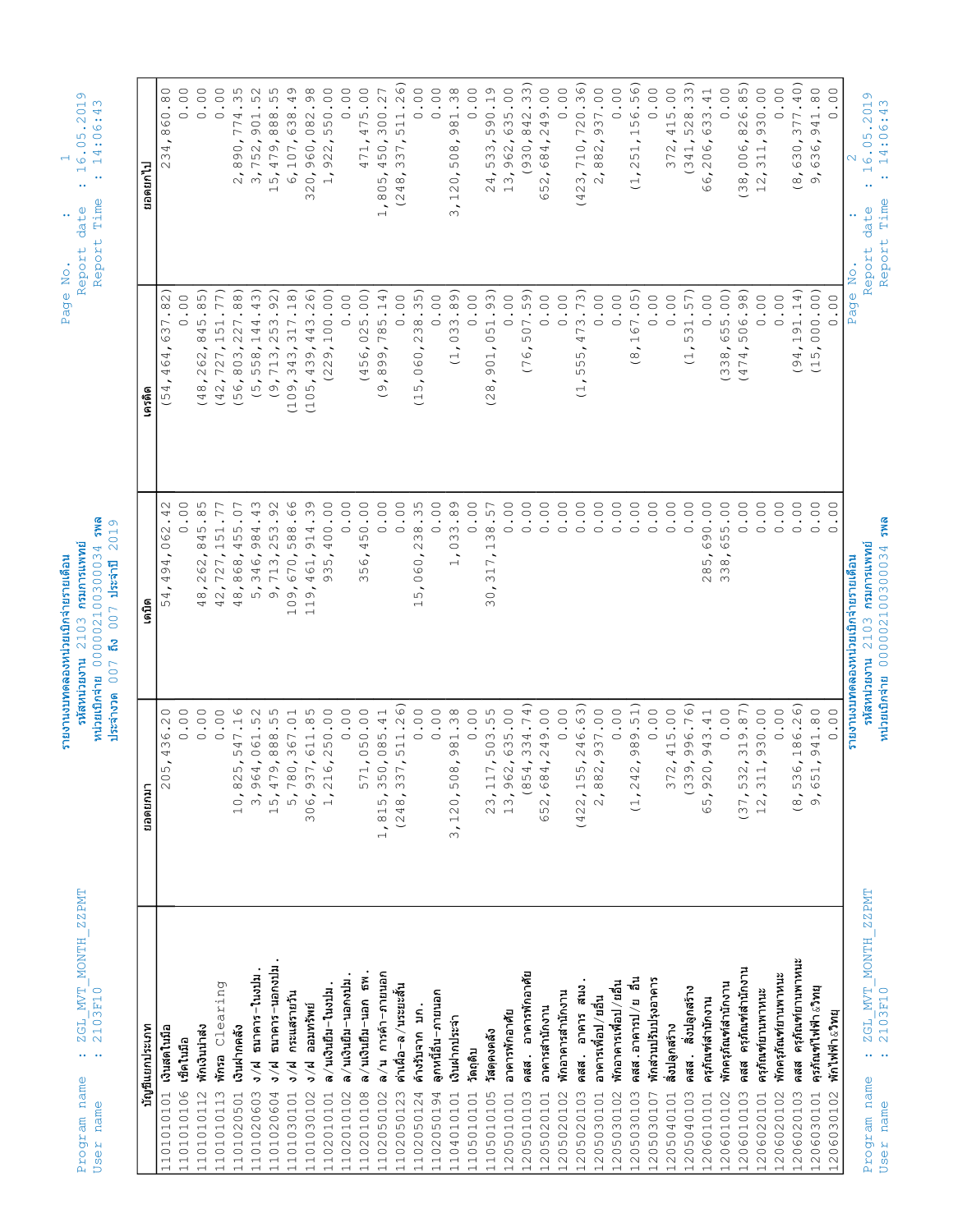| (998, 479, 090.23)<br>(41, 482, 191.89)<br>(16, 593, 862.77)<br>(9, 269, 216.27)<br>46,857,334.38<br>1,617,250.00<br>12, 183, 288.09<br>4,491,<br>345,<br>17,250,<br>ยอดยกมา<br>1,188,<br>ครุภัณฑ์การศึกษา<br>คสส ครุภัณฑ์โฆษณา<br>ครุภัณฑ์กอสร้าง<br>คสส ครุภัณฑ์บ้านครัว<br>พักครุภัณฑ์การเกษตร<br>คสส ครุภัณฑ์โรงงาน<br>คสส ครุภัณฑ์เกษตร<br>พักครุภัณฑ์การศึกษา<br>ครุภัณฑ์คอมพิวเตอร์<br>ครุภัณฑ์วิทย์ฯ<br>พักครุภัณฑ์โฆษณา<br>พักครุภัณฑ์กอสร้าง<br>พักคร <i>ุภั</i> ณฑ์บ้านครัว<br>พักครุภัณฑ์โรงงาน<br>ครุภัณฑ์การเกษตร<br>คสส ครุภัณฑ์กีฬา<br>คสส คอมพิวเตอร์<br>พักโปรแกรมคอมฯ<br>้เรน∈ู ร∟ุนฺหนู ๒๒⊌<br>ครุภัณฑ์การศึกษา<br>พักครุภัณฑ์วิทย์ฯ<br>ครุภัณฑ์โฆษณา<br>ครุภัณฑ์ก่อสร้าง<br>ครุภัณฑ์บ้านครัว<br>พักครุภัณฑ์กีฬา<br>ครุภัณฑ์โรงงาน<br>พักคอมพิวเตอร์<br>โปรแกรมคอมฯ<br>ครุภัณฑ์วิทย์ฯ<br>บัญชีแยกประเภท<br>ครุภัณฑ์กีฬา<br>คสส<br>คสส<br>คสส<br>1206030103<br>1206050103<br>1206040102<br>1206040103<br>1206050101<br>1206050102<br>1206060101<br>1206060102<br>1206060103<br>1206070101<br>$\begin{array}{l} 1206070102 \\ 1206070103 \\ 1206090101 \\ 1206090102 \\ 1206090102 \\ 1206090102 \end{array}$<br>1206100101<br>1206100102<br>1206100103<br>1206110101<br>1206110102<br>1206110103<br>1206120101<br>1206120102<br>1206120103<br>1206130101<br>1206130102<br>1206130103<br>1209010101<br>1209010102<br>1206040101 | $\overline{\phantom{0}}$<br>$\overline{6}$<br>ო<br>$\overline{ }$<br>Ō<br>Н<br>$\tilde{\phantom{a}}$<br>$\ddot{1}$<br>$\overline{\phantom{a}}$<br>$\tilde{\phantom{a}}$<br>$\overline{\phantom{0}}$<br>$\overline{\phantom{0}}$<br>$\infty$<br>ഗ<br>$\overline{ }$<br>(8, 145, 617.64)<br>(852, 657.14)<br>(4, 476, 544.48)<br>(323, 998.00)<br>(887, 620.14)<br>570.00<br>324,000.00<br>0.00<br>0.00<br>1,002,500.000<br>0.00<br>0.00<br>0.00<br>0.00<br>734.42<br>$\ddot{\circ}$<br>1, 145, 005.97<br>$\circ$ | $\circ$ .<br>$\ddot{\circ}$<br>$\rm ^{\circ}$ .<br>$\rm ^{\circ}$ .<br>$\ddot{\circ}$<br>$\rm ^{\circ}$ .<br>$\circ$<br>$\ddot{\circ}$<br>00.<br>$\ddot{\circ}$<br>$\rm ^{\circ}$ .<br>$\rm ^{\circ}$ .<br>$\ddot{\circ}$<br>$\rm ^{\circ}$ .<br>$\rm ^{\circ}$ .<br>$\rm ^{\circ}$ .<br>$\rm ^{\circ}$ .<br>$\ddot{\circ}$<br>$\rm ^{\circ}$ .<br>$\cdot$ 8 $\cdot$<br>$\overline{Q}$ .<br>$\infty$<br>487,300<br>487,300<br>$\circ$<br>000<br>14,000<br>798<br>$\circ$<br>$\circ$<br>$\circ$<br>$\circ$<br>$\circ$<br>$\mathfrak{U}$<br>905<br>600,000<br>600,000<br>948<br>100,000<br>$\circ$<br>$\circ$<br>$\supseteq$<br>O)<br>$\circ$<br>O)<br>$\sim$<br>68,<br>4,<br>$\overline{\phantom{a}}$<br>$\delta$<br>391,<br>$\infty$<br>34<br>G | (1, 487, 300.000)<br>37)<br>(18, 800.00)<br>(34,000.00)<br>(30, 157.67)<br>(62)<br>000.001<br>7.12)<br>$\circ$<br>0.00<br>0.00<br>$\ddot{\circ}$<br>$\ddot{\circ}$<br>0.00<br>$\cdot$<br>798.<br>$\circ$<br>$\circ$<br>$\circ$<br>$\circ$<br>$\overline{31}$<br>$\overline{C}$<br>(169,<br>$\dot{\circ}$<br>(200,<br>こ<br>$\cup$ | (8, 315, 416.01)<br>56)<br>13,670,588.09<br>0.00<br>$\bullet$<br>527<br>(9, 270,                                                                                                                                                                                                                                                                                  |
|---------------------------------------------------------------------------------------------------------------------------------------------------------------------------------------------------------------------------------------------------------------------------------------------------------------------------------------------------------------------------------------------------------------------------------------------------------------------------------------------------------------------------------------------------------------------------------------------------------------------------------------------------------------------------------------------------------------------------------------------------------------------------------------------------------------------------------------------------------------------------------------------------------------------------------------------------------------------------------------------------------------------------------------------------------------------------------------------------------------------------------------------------------------------------------------------------------------------------------------------------------------------------------------------------------------------------------------------------|-----------------------------------------------------------------------------------------------------------------------------------------------------------------------------------------------------------------------------------------------------------------------------------------------------------------------------------------------------------------------------------------------------------------------------------------------------------------------------------------------------------------|-------------------------------------------------------------------------------------------------------------------------------------------------------------------------------------------------------------------------------------------------------------------------------------------------------------------------------------------------------------------------------------------------------------------------------------------------------------------------------------------------------------------------------------------------------------------------------------------------------------------------------------------------------------------------------------------------------------------------------------------------|----------------------------------------------------------------------------------------------------------------------------------------------------------------------------------------------------------------------------------------------------------------------------------------------------------------------------------|-------------------------------------------------------------------------------------------------------------------------------------------------------------------------------------------------------------------------------------------------------------------------------------------------------------------------------------------------------------------|
|                                                                                                                                                                                                                                                                                                                                                                                                                                                                                                                                                                                                                                                                                                                                                                                                                                                                                                                                                                                                                                                                                                                                                                                                                                                                                                                                                   |                                                                                                                                                                                                                                                                                                                                                                                                                                                                                                                 |                                                                                                                                                                                                                                                                                                                                                                                                                                                                                                                                                                                                                                                                                                                                                 |                                                                                                                                                                                                                                                                                                                                  |                                                                                                                                                                                                                                                                                                                                                                   |
|                                                                                                                                                                                                                                                                                                                                                                                                                                                                                                                                                                                                                                                                                                                                                                                                                                                                                                                                                                                                                                                                                                                                                                                                                                                                                                                                                   |                                                                                                                                                                                                                                                                                                                                                                                                                                                                                                                 |                                                                                                                                                                                                                                                                                                                                                                                                                                                                                                                                                                                                                                                                                                                                                 |                                                                                                                                                                                                                                                                                                                                  |                                                                                                                                                                                                                                                                                                                                                                   |
|                                                                                                                                                                                                                                                                                                                                                                                                                                                                                                                                                                                                                                                                                                                                                                                                                                                                                                                                                                                                                                                                                                                                                                                                                                                                                                                                                   |                                                                                                                                                                                                                                                                                                                                                                                                                                                                                                                 |                                                                                                                                                                                                                                                                                                                                                                                                                                                                                                                                                                                                                                                                                                                                                 |                                                                                                                                                                                                                                                                                                                                  |                                                                                                                                                                                                                                                                                                                                                                   |
|                                                                                                                                                                                                                                                                                                                                                                                                                                                                                                                                                                                                                                                                                                                                                                                                                                                                                                                                                                                                                                                                                                                                                                                                                                                                                                                                                   |                                                                                                                                                                                                                                                                                                                                                                                                                                                                                                                 |                                                                                                                                                                                                                                                                                                                                                                                                                                                                                                                                                                                                                                                                                                                                                 |                                                                                                                                                                                                                                                                                                                                  |                                                                                                                                                                                                                                                                                                                                                                   |
|                                                                                                                                                                                                                                                                                                                                                                                                                                                                                                                                                                                                                                                                                                                                                                                                                                                                                                                                                                                                                                                                                                                                                                                                                                                                                                                                                   |                                                                                                                                                                                                                                                                                                                                                                                                                                                                                                                 |                                                                                                                                                                                                                                                                                                                                                                                                                                                                                                                                                                                                                                                                                                                                                 |                                                                                                                                                                                                                                                                                                                                  | .6.<br>205<br>$\overline{60}$<br>$\overline{ }$<br>$\overline{a}$                                                                                                                                                                                                                                                                                                 |
|                                                                                                                                                                                                                                                                                                                                                                                                                                                                                                                                                                                                                                                                                                                                                                                                                                                                                                                                                                                                                                                                                                                                                                                                                                                                                                                                                   |                                                                                                                                                                                                                                                                                                                                                                                                                                                                                                                 |                                                                                                                                                                                                                                                                                                                                                                                                                                                                                                                                                                                                                                                                                                                                                 |                                                                                                                                                                                                                                                                                                                                  | $\ddot{\circ}$<br>$\circ$                                                                                                                                                                                                                                                                                                                                         |
|                                                                                                                                                                                                                                                                                                                                                                                                                                                                                                                                                                                                                                                                                                                                                                                                                                                                                                                                                                                                                                                                                                                                                                                                                                                                                                                                                   |                                                                                                                                                                                                                                                                                                                                                                                                                                                                                                                 |                                                                                                                                                                                                                                                                                                                                                                                                                                                                                                                                                                                                                                                                                                                                                 |                                                                                                                                                                                                                                                                                                                                  | 016.81)<br>$\ddot{4}$<br>(86)                                                                                                                                                                                                                                                                                                                                     |
|                                                                                                                                                                                                                                                                                                                                                                                                                                                                                                                                                                                                                                                                                                                                                                                                                                                                                                                                                                                                                                                                                                                                                                                                                                                                                                                                                   |                                                                                                                                                                                                                                                                                                                                                                                                                                                                                                                 |                                                                                                                                                                                                                                                                                                                                                                                                                                                                                                                                                                                                                                                                                                                                                 |                                                                                                                                                                                                                                                                                                                                  | 0.00<br>570.00<br>91,<br>$\mathbb N$<br>$\ddot{4}$                                                                                                                                                                                                                                                                                                                |
|                                                                                                                                                                                                                                                                                                                                                                                                                                                                                                                                                                                                                                                                                                                                                                                                                                                                                                                                                                                                                                                                                                                                                                                                                                                                                                                                                   |                                                                                                                                                                                                                                                                                                                                                                                                                                                                                                                 |                                                                                                                                                                                                                                                                                                                                                                                                                                                                                                                                                                                                                                                                                                                                                 |                                                                                                                                                                                                                                                                                                                                  | 562.60)<br>77<br>4<br>$\overline{\phantom{0}}$                                                                                                                                                                                                                                                                                                                    |
|                                                                                                                                                                                                                                                                                                                                                                                                                                                                                                                                                                                                                                                                                                                                                                                                                                                                                                                                                                                                                                                                                                                                                                                                                                                                                                                                                   |                                                                                                                                                                                                                                                                                                                                                                                                                                                                                                                 |                                                                                                                                                                                                                                                                                                                                                                                                                                                                                                                                                                                                                                                                                                                                                 |                                                                                                                                                                                                                                                                                                                                  | 00.000<br>$\sim$<br>$\ddot{4}$<br>$\overline{32}$<br>$\sim$                                                                                                                                                                                                                                                                                                       |
|                                                                                                                                                                                                                                                                                                                                                                                                                                                                                                                                                                                                                                                                                                                                                                                                                                                                                                                                                                                                                                                                                                                                                                                                                                                                                                                                                   |                                                                                                                                                                                                                                                                                                                                                                                                                                                                                                                 |                                                                                                                                                                                                                                                                                                                                                                                                                                                                                                                                                                                                                                                                                                                                                 |                                                                                                                                                                                                                                                                                                                                  | 0.00                                                                                                                                                                                                                                                                                                                                                              |
|                                                                                                                                                                                                                                                                                                                                                                                                                                                                                                                                                                                                                                                                                                                                                                                                                                                                                                                                                                                                                                                                                                                                                                                                                                                                                                                                                   |                                                                                                                                                                                                                                                                                                                                                                                                                                                                                                                 |                                                                                                                                                                                                                                                                                                                                                                                                                                                                                                                                                                                                                                                                                                                                                 |                                                                                                                                                                                                                                                                                                                                  | 998.00)<br>(323,                                                                                                                                                                                                                                                                                                                                                  |
|                                                                                                                                                                                                                                                                                                                                                                                                                                                                                                                                                                                                                                                                                                                                                                                                                                                                                                                                                                                                                                                                                                                                                                                                                                                                                                                                                   |                                                                                                                                                                                                                                                                                                                                                                                                                                                                                                                 |                                                                                                                                                                                                                                                                                                                                                                                                                                                                                                                                                                                                                                                                                                                                                 |                                                                                                                                                                                                                                                                                                                                  | 139.42<br>$\infty$<br>$\ddot{q}$<br>$\frac{6}{9}$<br>$\overline{\phantom{a}}$<br>$\Xi$<br>$\overline{\phantom{0}}$<br>$\frac{1}{1}$                                                                                                                                                                                                                               |
|                                                                                                                                                                                                                                                                                                                                                                                                                                                                                                                                                                                                                                                                                                                                                                                                                                                                                                                                                                                                                                                                                                                                                                                                                                                                                                                                                   |                                                                                                                                                                                                                                                                                                                                                                                                                                                                                                                 |                                                                                                                                                                                                                                                                                                                                                                                                                                                                                                                                                                                                                                                                                                                                                 | 905.00)<br>, 391,<br>ഗ                                                                                                                                                                                                                                                                                                           | $\rm ^{\circ}$ .<br>$\circ$                                                                                                                                                                                                                                                                                                                                       |
|                                                                                                                                                                                                                                                                                                                                                                                                                                                                                                                                                                                                                                                                                                                                                                                                                                                                                                                                                                                                                                                                                                                                                                                                                                                                                                                                                   |                                                                                                                                                                                                                                                                                                                                                                                                                                                                                                                 |                                                                                                                                                                                                                                                                                                                                                                                                                                                                                                                                                                                                                                                                                                                                                 | (6, 437, 404.05)                                                                                                                                                                                                                                                                                                                 | .28)<br>494.<br>916,<br>$\ddot{z}$<br>$\overline{O}$<br>$\overline{1}$ ,                                                                                                                                                                                                                                                                                          |
|                                                                                                                                                                                                                                                                                                                                                                                                                                                                                                                                                                                                                                                                                                                                                                                                                                                                                                                                                                                                                                                                                                                                                                                                                                                                                                                                                   |                                                                                                                                                                                                                                                                                                                                                                                                                                                                                                                 |                                                                                                                                                                                                                                                                                                                                                                                                                                                                                                                                                                                                                                                                                                                                                 | (68, 950.80)                                                                                                                                                                                                                                                                                                                     | 383.58<br>388,<br>48,                                                                                                                                                                                                                                                                                                                                             |
|                                                                                                                                                                                                                                                                                                                                                                                                                                                                                                                                                                                                                                                                                                                                                                                                                                                                                                                                                                                                                                                                                                                                                                                                                                                                                                                                                   |                                                                                                                                                                                                                                                                                                                                                                                                                                                                                                                 |                                                                                                                                                                                                                                                                                                                                                                                                                                                                                                                                                                                                                                                                                                                                                 | 600,000,000<br>$\cup$                                                                                                                                                                                                                                                                                                            | $\ddot{\circ}$<br>$\circ$                                                                                                                                                                                                                                                                                                                                         |
|                                                                                                                                                                                                                                                                                                                                                                                                                                                                                                                                                                                                                                                                                                                                                                                                                                                                                                                                                                                                                                                                                                                                                                                                                                                                                                                                                   |                                                                                                                                                                                                                                                                                                                                                                                                                                                                                                                 |                                                                                                                                                                                                                                                                                                                                                                                                                                                                                                                                                                                                                                                                                                                                                 | 782.53)<br>450                                                                                                                                                                                                                                                                                                                   | 025.62)<br>$\hat{\phantom{a}}$<br>4<br>$\circ$<br>$\infty$<br>$\sim$<br>$\overline{\phantom{0}}$<br>4<br>$\overline{\phantom{0}}$                                                                                                                                                                                                                                 |
|                                                                                                                                                                                                                                                                                                                                                                                                                                                                                                                                                                                                                                                                                                                                                                                                                                                                                                                                                                                                                                                                                                                                                                                                                                                                                                                                                   |                                                                                                                                                                                                                                                                                                                                                                                                                                                                                                                 |                                                                                                                                                                                                                                                                                                                                                                                                                                                                                                                                                                                                                                                                                                                                                 | 0.00                                                                                                                                                                                                                                                                                                                             | $\ddot{\circ}$<br>102,500<br>$\vec{+}$                                                                                                                                                                                                                                                                                                                            |
|                                                                                                                                                                                                                                                                                                                                                                                                                                                                                                                                                                                                                                                                                                                                                                                                                                                                                                                                                                                                                                                                                                                                                                                                                                                                                                                                                   |                                                                                                                                                                                                                                                                                                                                                                                                                                                                                                                 | $\ddot{\circ}$<br>000<br>100,                                                                                                                                                                                                                                                                                                                                                                                                                                                                                                                                                                                                                                                                                                                   | (100,000.00)                                                                                                                                                                                                                                                                                                                     | 0.00                                                                                                                                                                                                                                                                                                                                                              |
|                                                                                                                                                                                                                                                                                                                                                                                                                                                                                                                                                                                                                                                                                                                                                                                                                                                                                                                                                                                                                                                                                                                                                                                                                                                                                                                                                   |                                                                                                                                                                                                                                                                                                                                                                                                                                                                                                                 | $\ddot{\circ}$<br>$\circ$                                                                                                                                                                                                                                                                                                                                                                                                                                                                                                                                                                                                                                                                                                                       | 808.23)<br>(12,                                                                                                                                                                                                                                                                                                                  | 428.37)<br>(900)                                                                                                                                                                                                                                                                                                                                                  |
|                                                                                                                                                                                                                                                                                                                                                                                                                                                                                                                                                                                                                                                                                                                                                                                                                                                                                                                                                                                                                                                                                                                                                                                                                                                                                                                                                   | 866.00                                                                                                                                                                                                                                                                                                                                                                                                                                                                                                          | $\rm ^{\circ}$ .<br>$\circ$                                                                                                                                                                                                                                                                                                                                                                                                                                                                                                                                                                                                                                                                                                                     | 0.00                                                                                                                                                                                                                                                                                                                             | 866.00<br>50,<br>$\sim$<br>$\mathcal{L}_{\bullet}$<br>$\overline{\phantom{0}}$                                                                                                                                                                                                                                                                                    |
|                                                                                                                                                                                                                                                                                                                                                                                                                                                                                                                                                                                                                                                                                                                                                                                                                                                                                                                                                                                                                                                                                                                                                                                                                                                                                                                                                   | $\sim$<br>0.00                                                                                                                                                                                                                                                                                                                                                                                                                                                                                                  | $\rm ^{\circ}$ .<br>$\circ$<br>4<br>$\overline{\phantom{0}}$                                                                                                                                                                                                                                                                                                                                                                                                                                                                                                                                                                                                                                                                                    | 400.00)<br>(21,                                                                                                                                                                                                                                                                                                                  | $\ddot{\circ}$<br>$\circ$                                                                                                                                                                                                                                                                                                                                         |
|                                                                                                                                                                                                                                                                                                                                                                                                                                                                                                                                                                                                                                                                                                                                                                                                                                                                                                                                                                                                                                                                                                                                                                                                                                                                                                                                                   |                                                                                                                                                                                                                                                                                                                                                                                                                                                                                                                 | $\rm ^{\circ}$ .<br>$\circ$                                                                                                                                                                                                                                                                                                                                                                                                                                                                                                                                                                                                                                                                                                                     | .89<br>319<br>(20,                                                                                                                                                                                                                                                                                                               | 614,182.66)<br>(16,                                                                                                                                                                                                                                                                                                                                               |
|                                                                                                                                                                                                                                                                                                                                                                                                                                                                                                                                                                                                                                                                                                                                                                                                                                                                                                                                                                                                                                                                                                                                                                                                                                                                                                                                                   | 24,956.00                                                                                                                                                                                                                                                                                                                                                                                                                                                                                                       | $\ddot{\circ}$<br>$\circ$                                                                                                                                                                                                                                                                                                                                                                                                                                                                                                                                                                                                                                                                                                                       | $\ddot{\circ}$<br>$\circ$                                                                                                                                                                                                                                                                                                        | 956.00<br>$\ddot{4}$<br>$\sim$                                                                                                                                                                                                                                                                                                                                    |
|                                                                                                                                                                                                                                                                                                                                                                                                                                                                                                                                                                                                                                                                                                                                                                                                                                                                                                                                                                                                                                                                                                                                                                                                                                                                                                                                                   | 0.00                                                                                                                                                                                                                                                                                                                                                                                                                                                                                                            | $\rm ^{\circ}$ .<br>$\circ$                                                                                                                                                                                                                                                                                                                                                                                                                                                                                                                                                                                                                                                                                                                     | 0.00                                                                                                                                                                                                                                                                                                                             | $\ddot{\circ}$<br>$\circ$                                                                                                                                                                                                                                                                                                                                         |
|                                                                                                                                                                                                                                                                                                                                                                                                                                                                                                                                                                                                                                                                                                                                                                                                                                                                                                                                                                                                                                                                                                                                                                                                                                                                                                                                                   | (24, 953.00)                                                                                                                                                                                                                                                                                                                                                                                                                                                                                                    | $\ddot{\circ}$<br>$\circ$                                                                                                                                                                                                                                                                                                                                                                                                                                                                                                                                                                                                                                                                                                                       | $\circ$ .<br>$\circ$                                                                                                                                                                                                                                                                                                             | 953.00)<br>$\overline{\phantom{a}}$<br>4<br>$\overline{a}$                                                                                                                                                                                                                                                                                                        |
|                                                                                                                                                                                                                                                                                                                                                                                                                                                                                                                                                                                                                                                                                                                                                                                                                                                                                                                                                                                                                                                                                                                                                                                                                                                                                                                                                   |                                                                                                                                                                                                                                                                                                                                                                                                                                                                                                                 | $\rm ^{\circ}$ .<br>$\circ$                                                                                                                                                                                                                                                                                                                                                                                                                                                                                                                                                                                                                                                                                                                     | $\cdot$ 00 $\cdot$<br>$\circ$                                                                                                                                                                                                                                                                                                    | $\circ$ .<br>50<br>$\sim$<br>$\overline{\phantom{a}}$<br>$\overline{\phantom{a}}$<br>$\overline{5}$<br>$\overline{\phantom{0}}$                                                                                                                                                                                                                                   |
|                                                                                                                                                                                                                                                                                                                                                                                                                                                                                                                                                                                                                                                                                                                                                                                                                                                                                                                                                                                                                                                                                                                                                                                                                                                                                                                                                   | 0.00                                                                                                                                                                                                                                                                                                                                                                                                                                                                                                            | $\rm ^{\circ}$ .<br>$\circ$                                                                                                                                                                                                                                                                                                                                                                                                                                                                                                                                                                                                                                                                                                                     | 0.00                                                                                                                                                                                                                                                                                                                             | 0.00                                                                                                                                                                                                                                                                                                                                                              |
| คสส–โปรแกรมคอมฯ                                                                                                                                                                                                                                                                                                                                                                                                                                                                                                                                                                                                                                                                                                                                                                                                                                                                                                                                                                                                                                                                                                                                                                                                                                                                                                                                   | (437, 826.72)                                                                                                                                                                                                                                                                                                                                                                                                                                                                                                   | $\ddot{\circ}$<br>$\circ$                                                                                                                                                                                                                                                                                                                                                                                                                                                                                                                                                                                                                                                                                                                       | 308.21)<br>4<br>$\overline{4}$                                                                                                                                                                                                                                                                                                   | 134.93)<br>$\overline{\phantom{a}}$<br>$_{\infty}^{\odot}$<br>$\overline{4}$                                                                                                                                                                                                                                                                                      |
| พักงานระหว่างสร้าง                                                                                                                                                                                                                                                                                                                                                                                                                                                                                                                                                                                                                                                                                                                                                                                                                                                                                                                                                                                                                                                                                                                                                                                                                                                                                                                                | 0.00                                                                                                                                                                                                                                                                                                                                                                                                                                                                                                            | $\rm ^{\circ}$ .<br>$\circ$                                                                                                                                                                                                                                                                                                                                                                                                                                                                                                                                                                                                                                                                                                                     | 0.00                                                                                                                                                                                                                                                                                                                             |                                                                                                                                                                                                                                                                                                                                                                   |
| จ⁄น การค้า−ภาครัฐ<br>1209010103<br>1211010102<br>2101010101<br>2101010102                                                                                                                                                                                                                                                                                                                                                                                                                                                                                                                                                                                                                                                                                                                                                                                                                                                                                                                                                                                                                                                                                                                                                                                                                                                                         | 0.00                                                                                                                                                                                                                                                                                                                                                                                                                                                                                                            |                                                                                                                                                                                                                                                                                                                                                                                                                                                                                                                                                                                                                                                                                                                                                 |                                                                                                                                                                                                                                                                                                                                  |                                                                                                                                                                                                                                                                                                                                                                   |
| (2, 639, 891.00)<br>จ⁄น การค้า−ภายนอก                                                                                                                                                                                                                                                                                                                                                                                                                                                                                                                                                                                                                                                                                                                                                                                                                                                                                                                                                                                                                                                                                                                                                                                                                                                                                                             |                                                                                                                                                                                                                                                                                                                                                                                                                                                                                                                 |                                                                                                                                                                                                                                                                                                                                                                                                                                                                                                                                                                                                                                                                                                                                                 |                                                                                                                                                                                                                                                                                                                                  |                                                                                                                                                                                                                                                                                                                                                                   |
| ใบสำคัญ<br>รับสินค้า /                                                                                                                                                                                                                                                                                                                                                                                                                                                                                                                                                                                                                                                                                                                                                                                                                                                                                                                                                                                                                                                                                                                                                                                                                                                                                                                            |                                                                                                                                                                                                                                                                                                                                                                                                                                                                                                                 | $\rm ^{\circ}$ .<br>$\circ$                                                                                                                                                                                                                                                                                                                                                                                                                                                                                                                                                                                                                                                                                                                     | $\ddot{\circ}$<br>$\circ$                                                                                                                                                                                                                                                                                                        | $\circ$                                                                                                                                                                                                                                                                                                                                                           |
| จน . อื่น-หนวยงานรัฐ                                                                                                                                                                                                                                                                                                                                                                                                                                                                                                                                                                                                                                                                                                                                                                                                                                                                                                                                                                                                                                                                                                                                                                                                                                                                                                                              | $\tilde{\phantom{a}}$<br>$\frac{4}{6}$                                                                                                                                                                                                                                                                                                                                                                                                                                                                          | .41<br>51<br>$\circ$<br>$\tilde{\phantom{a}}$<br>235                                                                                                                                                                                                                                                                                                                                                                                                                                                                                                                                                                                                                                                                                            | .41)<br>(45, 554, 310                                                                                                                                                                                                                                                                                                            | $\overline{\phantom{a}}$<br>c)<br>95<br>$\hat{\mathbf{x}}$<br>L)                                                                                                                                                                                                                                                                                                  |
| เจ้าหนี้อื่น~ภายนอก                                                                                                                                                                                                                                                                                                                                                                                                                                                                                                                                                                                                                                                                                                                                                                                                                                                                                                                                                                                                                                                                                                                                                                                                                                                                                                                               | 47,<br>(102, 766, 449.63)                                                                                                                                                                                                                                                                                                                                                                                                                                                                                       | $\ddot{5}$ .<br>999, 411                                                                                                                                                                                                                                                                                                                                                                                                                                                                                                                                                                                                                                                                                                                        | (59, 972, 414.08)                                                                                                                                                                                                                                                                                                                | 52<br>4<br>$\delta$<br>$\infty$<br>$\overline{\phantom{a}}$<br>14,<br>$\cup$                                                                                                                                                                                                                                                                                      |
|                                                                                                                                                                                                                                                                                                                                                                                                                                                                                                                                                                                                                                                                                                                                                                                                                                                                                                                                                                                                                                                                                                                                                                                                                                                                                                                                                   | 899<br>$\circ$<br>11,<br>(1, 144, 992.58)                                                                                                                                                                                                                                                                                                                                                                                                                                                                       | .46<br>033,690<br>S<br>$\circ$<br>$\infty$                                                                                                                                                                                                                                                                                                                                                                                                                                                                                                                                                                                                                                                                                                      | .88<br>(4, 888, 697)<br>95<br>$\infty$<br>$\circ$<br>$^{\circ}_{\infty}$<br>$\overline{\phantom{a}}$<br>$\overline{\phantom{0}}$<br>$\cup$                                                                                                                                                                                       | $\circ$<br>$\circ$                                                                                                                                                                                                                                                                                                                                                |
|                                                                                                                                                                                                                                                                                                                                                                                                                                                                                                                                                                                                                                                                                                                                                                                                                                                                                                                                                                                                                                                                                                                                                                                                                                                                                                                                                   | 0.00<br>0.00                                                                                                                                                                                                                                                                                                                                                                                                                                                                                                    | $\ddot{\circ}$<br>$\cdot$ 67<br>$\circ$                                                                                                                                                                                                                                                                                                                                                                                                                                                                                                                                                                                                                                                                                                         | .67)<br>$00$ .<br>$\circ$                                                                                                                                                                                                                                                                                                        | 0.00<br>$\ddot{\circ}$<br>$\ddot{\circ}$<br>$\rm ^{\circ}$ .<br>$\circ$<br>$\bigcirc$<br>$\circ$                                                                                                                                                                                                                                                                  |
| สาธารณูปโภคค้างจาย<br>2101010103<br>2101020198<br>2101020199<br>2102040101                                                                                                                                                                                                                                                                                                                                                                                                                                                                                                                                                                                                                                                                                                                                                                                                                                                                                                                                                                                                                                                                                                                                                                                                                                                                        |                                                                                                                                                                                                                                                                                                                                                                                                                                                                                                                 |                                                                                                                                                                                                                                                                                                                                                                                                                                                                                                                                                                                                                                                                                                                                                 |                                                                                                                                                                                                                                                                                                                                  |                                                                                                                                                                                                                                                                                                                                                                   |
| ZZPMT<br>$\frac{\text{ZGL} \text{MVT}}{\text{2103F10}} \frac{\text{MONTH}}{}$<br>$\mathbf{r} \leftarrow \mathbf{r} \leftarrow \mathbf{r}$<br>Program name<br>Jser                                                                                                                                                                                                                                                                                                                                                                                                                                                                                                                                                                                                                                                                                                                                                                                                                                                                                                                                                                                                                                                                                                                                                                                 | กรมการแพทย์<br>00300034<br>ายรายเดือน<br>รายงานงบทดลองหน่วยเบิกจ่<br>หน่วยเบิกจ่าย 0000021<br>Sulta nuonethavethe                                                                                                                                                                                                                                                                                                                                                                                               |                                                                                                                                                                                                                                                                                                                                                                                                                                                                                                                                                                                                                                                                                                                                                 | Page                                                                                                                                                                                                                                                                                                                             | .50.00)<br>.21)<br>Ō<br>201<br>$\infty$<br>$\overline{4}$<br>$\rightarrow$ $\rightarrow$<br>$\cdot$ $\circ$<br>5<br>$\circ$<br>$\sum_{i=1}^{n}$<br>$\rightarrow$ $\rightarrow$<br>$\overline{4}$<br>$\bullet$<br>$\circ$<br>$\overline{ }$<br>$\overline{a}$<br>$\rightarrow$<br>$\bullet$ $\bullet$<br>Time<br>date<br>Report<br>$\overline{N}$ o $\overline{N}$ |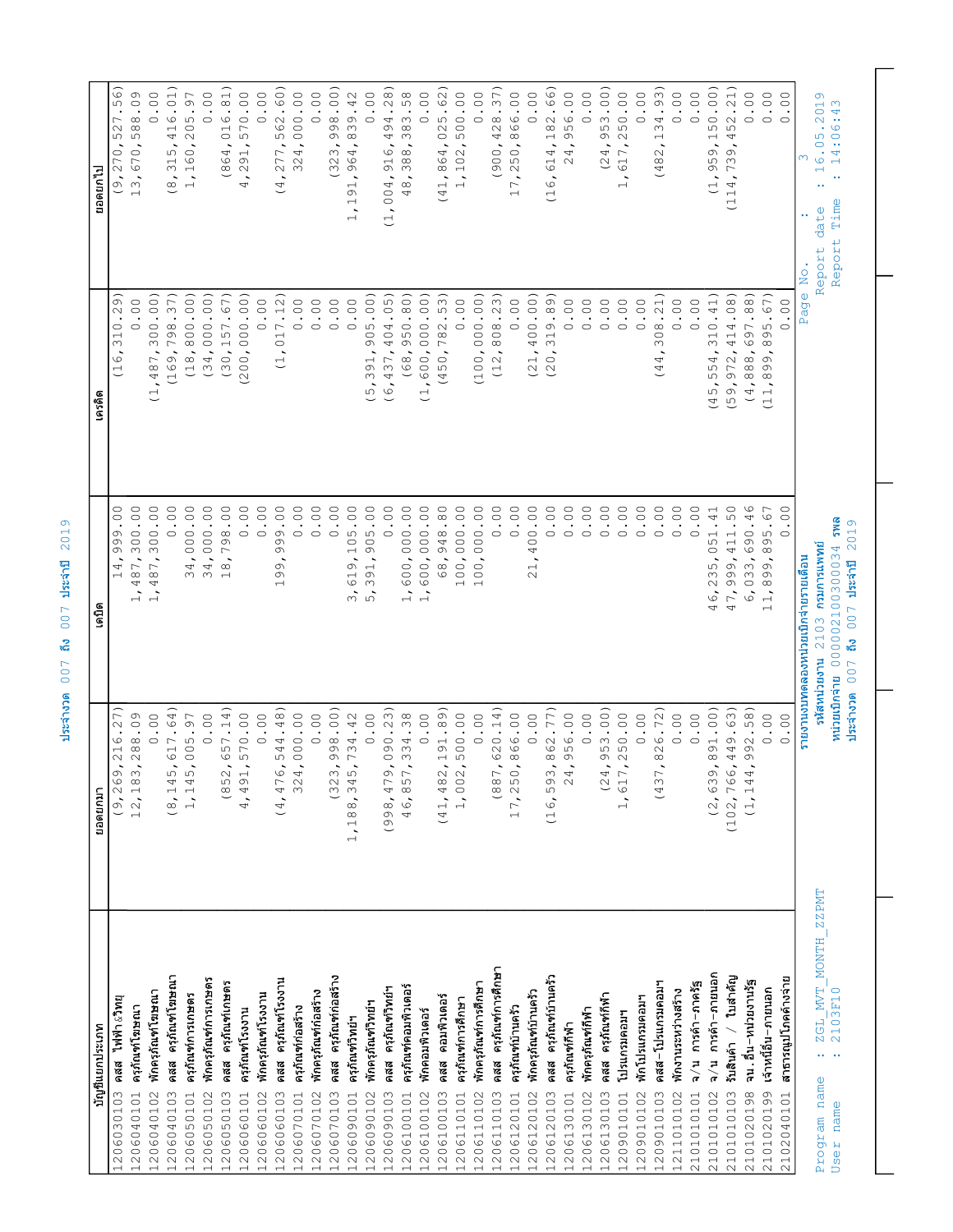| บัญชีแยกประเภท                                                                                         | ยอดยกมา                                    | เดบิด                                                                                                            | เครดิต                                                                                                                             | ยอดยกไป                                                                                                                                                                                                                                                        |
|--------------------------------------------------------------------------------------------------------|--------------------------------------------|------------------------------------------------------------------------------------------------------------------|------------------------------------------------------------------------------------------------------------------------------------|----------------------------------------------------------------------------------------------------------------------------------------------------------------------------------------------------------------------------------------------------------------|
| ใบสำคัญค้างจาย                                                                                         | (465, 867.81)                              | 35<br>$\cdot$<br>928<br>93<br>$\circ$<br>$\overline{5}$<br>$\overline{\phantom{0}}$                              | 35)<br>768.<br>482,<br>(15)                                                                                                        | 707.81<br>(254,                                                                                                                                                                                                                                                |
| tax-yena (03)<br>$\rm W/H$<br>2102040102<br>2102040103                                                 | $\ddot{\circ}$<br>$\circ$                  | S<br>$\circ$ .<br>870<br>$\tilde{\epsilon}$                                                                      | .65<br>(3, 870.                                                                                                                    | $\ddot{\circ}$<br>$\circ$                                                                                                                                                                                                                                      |
| $-$ ภงด<br>tax<br>W/H<br>2102040104                                                                    | 0.00                                       | $\ddot{\circ}$<br>530<br>422,                                                                                    | 530.00)<br>(422, 1)                                                                                                                | 0.00                                                                                                                                                                                                                                                           |
| $W/$ Htax-non.10 (53)<br>2102040106                                                                    | 0.00                                       | .34<br>603<br>409,                                                                                               | 34)<br>(409, 603.                                                                                                                  | 0.00                                                                                                                                                                                                                                                           |
| ร/ดบริการรับลวงหน้า                                                                                    | (1,069,717,754.71)                         | $\ddot{ }$ .10<br>979<br>$\overline{5}$<br>$\overline{ }$                                                        | (18, 567, 601.74)                                                                                                                  | 377.35)<br>C<br>$\circ$<br>$\sim$<br>088,<br>$\overline{1}$ ,                                                                                                                                                                                                  |
| เงินรับผ่ากอื่น<br>2103010103<br>2111020199                                                            | (45,084,778.56)                            | .42<br>$\stackrel{\tt \otimes}{{\tt \sim}}$<br>$\overline{\phantom{0}}$<br>99,<br>$\circ$<br>$\sim$              | 030.34)<br>746,<br>$\frac{1}{2}$                                                                                                   | 680.48)<br>31,<br>(45, 1)                                                                                                                                                                                                                                      |
| เงินประกันผลงาน                                                                                        | 0.00                                       | $\ddot{\circ}$<br>$\circ$                                                                                        | 0.00                                                                                                                               | 0.00                                                                                                                                                                                                                                                           |
| เปิกเกินฯรอนำส่ง<br>2112010102<br>2116010104                                                           | 0.00                                       | .98<br>131,168                                                                                                   | (131, 168.98)                                                                                                                      | 0.00                                                                                                                                                                                                                                                           |
| หนี้สินหมุนเวียนอื่น                                                                                   | (3, 486, 189.97)                           | $-97$<br>$\sim$<br>$\overline{\phantom{0}}$<br>: 275, 21<br>$\sim$                                               | (3, 479, 590.16)                                                                                                                   | $\widehat{\circ}$<br>567.1<br>(4,690,                                                                                                                                                                                                                          |
| ร/ดรอรับรู้<br>2116010199<br>2213010101                                                                | (1, 021, 951, 271.26)                      | .41<br>792,069<br>$\infty$<br>$\overline{\phantom{0}}$                                                           | .24)<br>507<br>(37, 702,                                                                                                           | .09<br>709.<br>040,861,<br>$\overline{1}$ ,                                                                                                                                                                                                                    |
| ร ⁄ ดสูงตำคชจ . สุทธิ                                                                                  | 799,671,869.48                             | 00.<br>$\circ$                                                                                                   | 0.00                                                                                                                               | 799,671,869.48                                                                                                                                                                                                                                                 |
| ร/ดสูงตำคบจ.สะสม                                                                                       | (3, 373, 907, 128.96)                      | $\rm ^{\circ}$ .<br>$\circ$                                                                                      | 0.00                                                                                                                               | 128.96)<br>907,<br>373,<br>$\ddot{\circ}$                                                                                                                                                                                                                      |
| ผลสะสมแก้ไขผิดพลาด<br>3101010101<br>3102010101<br>3102010102<br>3105010101                             | (0.02)                                     | $\rm ^{\circ}$ .<br>$\circ$                                                                                      | $\ddot{\circ}$<br>$\circ$                                                                                                          | (0.02)                                                                                                                                                                                                                                                         |
|                                                                                                        | (1, 169, 234, 412.71)                      | $\rm ^{\circ}$ .<br>$\circ$                                                                                      | 0.00                                                                                                                               | 71)<br>412.<br>234,<br>$\mathsf{\circlearrowright}$                                                                                                                                                                                                            |
| หาราชนายงาน                                                                                            |                                            |                                                                                                                  |                                                                                                                                    | $\delta$<br>(1, 1)                                                                                                                                                                                                                                             |
| ร/ดเงินชดใช้ผิดสัญญา<br>4201020106                                                                     | (53, 961.94)                               | $\rm ^{\circ}$ .<br>$\circ$                                                                                      | 300.00)<br>$\overline{1}$ ,                                                                                                        | 261.94)<br>(55)                                                                                                                                                                                                                                                |
| ร/ดค่าปรับอื่น<br>4201020199                                                                           | 400.00)<br>(81,                            | $\rm ^{\circ}$ .<br>$\circ$                                                                                      | 0.00                                                                                                                               | 400.00)<br>(81,                                                                                                                                                                                                                                                |
| ร/ดคาเขาอื่นภายนอก<br>4202020104                                                                       | (10, 000.00)                               | $\ddot{\circ}$<br>$\circ$                                                                                        | 250.00)<br>$\overline{1}$ ,                                                                                                        | 250.00)<br>(11,                                                                                                                                                                                                                                                |
| ร/ด ดบ.เงินฝาก<br>4203010101                                                                           | (29, 477.50)                               | $\rm ^{\circ}$ .<br>$\circ$                                                                                      | 0.00                                                                                                                               | 477.50)<br>(29,                                                                                                                                                                                                                                                |
| ร/ดเหลือจาย<br>4206010102                                                                              | (12, 866.16)                               | $\overset{\circ}{\phantom{0}}$<br>$\circ$                                                                        | 0.00                                                                                                                               | 866.16)<br>(12,                                                                                                                                                                                                                                                |
| ร/ดรักษาพยาบาล<br>4301020104                                                                           | (80, 744, 329.68)                          | $\rm ^{\circ}$ .<br>58<br>$\infty$<br>4<br>ഗ                                                                     | 868.00)<br>3,625,<br>$\overline{\cup}$                                                                                             | 339.68)<br>315,<br>$\ddot{\phantom{1}}$<br>$\overline{9}$                                                                                                                                                                                                      |
| ร/ดจากการบริจาค<br>4302030101                                                                          | (6, 473, 439.38)                           | $\rm ^{\circ}$ .<br>$\circ$                                                                                      | (1, 086, 800.00)                                                                                                                   | (7, 560, 239.38)                                                                                                                                                                                                                                               |
| พักรับเงินอุดหนุน<br>4302040101                                                                        | (6, 435, 000.00)                           | $\rm ^{\circ}$ .<br>$\circ$                                                                                      | 0.00                                                                                                                               | (6, 435, 000.00)                                                                                                                                                                                                                                               |
| ร/ดดบ.เงินฝาก<br>4303010101                                                                            | 409,854.99)<br>(12,                        | $\cdot$ 0 $\cdot$<br>$\circ$                                                                                     | 033.89<br>$\overline{1}$ ,                                                                                                         | 888.88)<br>410,<br>(12,                                                                                                                                                                                                                                        |
| ร/ดดบ.รับอื่น<br>4303010199                                                                            | (600.00)                                   | $\ddot{\circ}$<br>$\circ$                                                                                        | $\circ$ .<br>$\circ$                                                                                                               | (600.00)                                                                                                                                                                                                                                                       |
| TR-รับงบบุคลากร<br>4307010103                                                                          | (4, 851, 571.29)                           | $\ddot{\circ}$<br>$\circ$                                                                                        | 420.00)<br>$\overline{\phantom{a}}$<br>4<br>$\overline{\circ}$<br>$\overline{\phantom{0}}$                                         | .29)<br>991<br>(5,665,                                                                                                                                                                                                                                         |
| $TR - 51$<br>4307010104                                                                                | (42, 173, 239.00)                          | $\rm ^{\circ}$ .<br>$\circ$                                                                                      | $\sim$<br>$\circ$                                                                                                                  | 239.00)<br>(42, 173,                                                                                                                                                                                                                                           |
| TR-รับงบดำเนินงาน<br>4307010105                                                                        | (19, 740, 318.57)                          | $\rm ^{\circ}$ .<br>$\circ$                                                                                      | 91.48)<br>$\overline{\phantom{0}}$<br>$\infty$<br>$\frac{5}{8}$<br>$\overline{\phantom{a}}$<br>$\circ$<br>$\overline{\phantom{0}}$ | 510.05)<br>593,<br>(26,                                                                                                                                                                                                                                        |
| $TR - 5$ บงบอุดหนุน<br>4307010106                                                                      | (6, 435, 000.00)                           | $\ddot{\circ}$<br>$\circ$                                                                                        | $\ddot{\circ}$<br>$\circ$                                                                                                          | 000.000<br>(6, 435,                                                                                                                                                                                                                                            |
|                                                                                                        |                                            | $\rm ^{\circ}$ .<br>$\circ$                                                                                      |                                                                                                                                    |                                                                                                                                                                                                                                                                |
| TR-รับงบรายจายอื่น<br>4307010107                                                                       | (931, 880.00)                              | $\circ$                                                                                                          | (589, 255.00)                                                                                                                      | (1, 521, 135.00)                                                                                                                                                                                                                                               |
| $TR - 5$ บงบกลาง<br>4307010108                                                                         | (2,007,729.00)                             | $\ddot{\circ}$                                                                                                   | (153, 038.48)                                                                                                                      | 767.48)<br>(2, 160,                                                                                                                                                                                                                                            |
| <b>TR-สรก.รับเงินนอก</b><br>4308010101                                                                 | $(427, 514, 611.59)$<br>(367,762,731.18)   | $\ddot{\circ}$<br>$\circ$                                                                                        | 975.46)<br>902,<br>(57, 7)                                                                                                         | 587.05)<br>417,<br>$\overline{5}$<br>(48)                                                                                                                                                                                                                      |
| $T/R$ –ปรับเงินฝากคลัง<br>4308010105                                                                   |                                            | $\cdot$ $^{\circ}$<br>$\circ$                                                                                    | (48, 129, 126.87)                                                                                                                  | 858.05)<br>5,891,<br>(41)                                                                                                                                                                                                                                      |
| รายได้ค่าปรับ<br>4313010103                                                                            | (166, 842.50)                              | $\ddot{\circ}$<br>$\circ$                                                                                        | (13, 342.20)                                                                                                                       | 70)<br>(180, 184.                                                                                                                                                                                                                                              |
| รายได้อื่น<br>4313010199<br>5101010108<br>5101010113                                                   | (68, 398, 972.19)                          | 800.00                                                                                                           | 884.79)<br>469,<br>(23)                                                                                                            | 056.98)<br>(91, 868,                                                                                                                                                                                                                                           |
| คาลวงเวลา                                                                                              | $\overline{\phantom{a}}$<br>51, 123, 286.2 | $\phantom{0}0$ .<br>920<br>647,<br>$\infty$                                                                      | 0.00                                                                                                                               | $\Gamma$<br>$\ddot{\sim}$<br>206<br>.9,771,<br>ഗ                                                                                                                                                                                                               |
| ค่าจ้าง                                                                                                | $\overline{\phantom{0}}$<br>3,759,324.1    | . $^{\circ}$<br>624,833                                                                                          | 0.00                                                                                                                               | $\overline{ }$<br>$\overline{\phantom{a}}$ .<br>4,384,157                                                                                                                                                                                                      |
| ค่าตอบแทนพนง . ราชการ<br>5101010115                                                                    | 4,740,751.29                               | $\rm ^{\circ}$ .<br>950<br>795,                                                                                  | 612.90)<br>$\ddot{\phantom{0}}$<br>$\overline{\phantom{0}}$<br>$\cup$                                                              | $\circ$<br>5,519,088.3                                                                                                                                                                                                                                         |
| ง ⁄ ด &ค่าจ้างอื่น<br>5101010199                                                                       | 482.35<br>484.<br>44 <sub>1</sub>          | $\frac{8}{3}$<br>54<br>$\infty$<br>031,<br>$\infty$                                                              | $\circ$<br>$\circ$                                                                                                                 | $\infty$<br>$\overline{ }$<br>336<br>516,<br>52                                                                                                                                                                                                                |
|                                                                                                        |                                            | รายเดือน<br>รายงานงบทดลองหน่วยเบิกจ่าย                                                                           | age<br>д                                                                                                                           | 4<br>$\overline{\mathsf{N}}$                                                                                                                                                                                                                                   |
| ZZPMT<br>MOMTH<br>$\text{MVT}$<br>ZGL_MVT_<br>2103F10<br>$\cdots$ .<br>name<br>name<br>Program<br>User | หน่วยเบิกจ่าย<br>ประจำงวด                  | <b>BMS</b><br>G<br>201<br>nu 2103 naunnauwwnf<br>000002100300034<br>ประจำปี<br>007<br>៲៹៝<br>รหัสหน่วยงาน<br>007 |                                                                                                                                    | $\sigma$<br>ന<br>201<br>4<br>ŵ<br>$\circ$<br>Ю<br>$\circ$<br>$\circ$<br>$\ddotsc$<br>$\cdot$ $\sim$<br>$\circ$<br>$\overline{ }$<br>$\overline{\phantom{0}}$<br>$\bullet$ $\bullet$<br>$\ddot{\phantom{1}}$<br>Time<br>date<br>$\downarrow$<br>Repor<br>Report |
|                                                                                                        |                                            |                                                                                                                  |                                                                                                                                    |                                                                                                                                                                                                                                                                |
| บัญชีแยกประเภท                                                                                         | นอดยกมา                                    | เดบิต                                                                                                            | เครดิต                                                                                                                             | ยอดยกไป                                                                                                                                                                                                                                                        |
| 5101020101 เงินช่วยเหลือ-ดาย                                                                           | 132,360.00                                 | $\circ$<br>$\;$<br>$\circ$                                                                                       | $_{\circ}^{\circ}$<br>$\bullet$<br>$\circ$                                                                                         | $\circ$<br>$\cdot$<br>$\circ$<br>$\circ$<br>$\infty$<br>$\sim$<br>$\frac{3}{1}$                                                                                                                                                                                |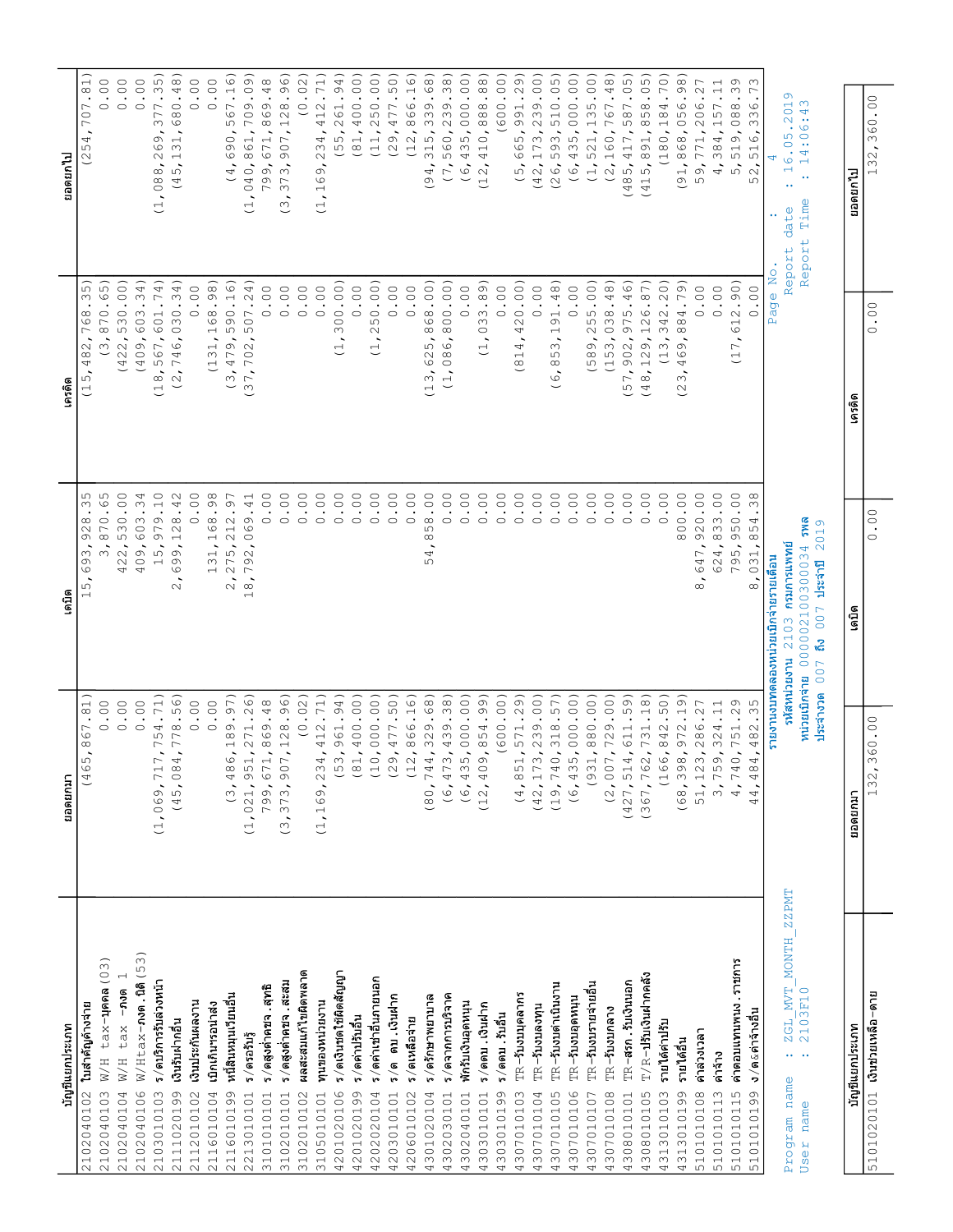|                                                                                                                                                            |                                   | $\ddot{\circ}$<br>98<br>$\overline{\phantom{0}}$<br>370,                                                 | $\rm ^{\circ}$ .<br>$\circ$                                              | $\circ$<br>$\circ$<br>754<br>56,<br>$\circ$<br>$\sim$                                                                                |
|------------------------------------------------------------------------------------------------------------------------------------------------------------|-----------------------------------|----------------------------------------------------------------------------------------------------------|--------------------------------------------------------------------------|--------------------------------------------------------------------------------------------------------------------------------------|
| เงินสมทบปปส $\cdot$ -Rel<br>คาเชาบ้าน<br>5101020106<br>5101020108                                                                                          | 2,285,956.00<br>8,000.00          | $\ddot{\circ}$<br>$\circ$                                                                                | 0.00                                                                     | $\ddot{\circ}$<br>8,000                                                                                                              |
| เงินสมทบกท. เงินทด<br>5101020116                                                                                                                           | 1,060.00                          | $\circ$ .<br>$\circ$                                                                                     | 0.00                                                                     | $\circ$ .<br>060<br>$\overline{1}$                                                                                                   |
| คชจ. บุคลากรอื่น<br>5101020199                                                                                                                             | 29, 178, 481.33                   | .56<br>972<br>465,<br>$\ddot{\phantom{0}}$<br>4                                                          | 400.00)<br>$\overline{\phantom{a}}$<br>(38)                              | .89<br>3,606,053<br>$\infty$                                                                                                         |
| เงินช่วยการศึกษาบุตร<br>5101030101                                                                                                                         | 987,735.50                        | $\ddot{\circ}$<br>750<br>48,                                                                             | 0.00                                                                     | 50<br>485<br>1,036,                                                                                                                  |
| คำรักษา−นอก−รพ . รัฐ<br>5101030205                                                                                                                         | 833,633.50                        | .48<br>97<br>$\overline{\phantom{0}}$<br>95,                                                             | 0.00                                                                     | .98<br>929,430                                                                                                                       |
| ค่ารักษา-ใน-เอกชน<br>5101030208                                                                                                                            | 54,000.00                         | 00.<br>491<br>$\ddot{\circ}$                                                                             | 0.00                                                                     | $\ddot{\circ}$<br>491<br>62,                                                                                                         |
| คชจ . อบรมในประเทศ<br>5102010199                                                                                                                           | 538,239.62<br>$10$ ,              | $\ddot{.}10$<br>$^{\circ}_{\circ}$<br>$\infty$<br>$\mathbb{S}^3$<br>$\circ$<br>$\overline{\phantom{0}}$  | 50.00)<br>$\overline{\phantom{0}}$<br>O<br>ഗ<br>$\overline{\phantom{0}}$ | 72<br>$\bullet$<br>987<br>542,<br>$\overline{\phantom{a}}$<br>$\overline{\phantom{0}}$<br>$\overline{ }$                             |
| คชจ . เดินทางภายในปท .<br>5103010199                                                                                                                       | 540.00                            | 00.<br>470                                                                                               | $\ddot{\circ}$<br>$\circ$                                                | $\ddot{\circ}$<br>010<br>$\overline{1}$                                                                                              |
| คชจ.เดินทางตปท.<br>5103020199                                                                                                                              | 313,120.90                        | .92<br>$^{\circ}_{\circ}$<br>$\overline{\phantom{0}}$<br>173,                                            | 0.00                                                                     | $\cdot$ 82<br>919<br>486,                                                                                                            |
| ค่าวัสดุ<br>5104010104                                                                                                                                     | 341, 230, 493.31                  | .94<br>99<br>736,09<br>44,                                                                               | 45.55)<br>5<br>885,<br>$\tilde{\phantom{a}}$<br>$\overline{C}$           | 70<br>$\cdot$<br>,081,047<br>$\sim$<br>38                                                                                            |
| ค่าเขื้อเพลิง<br>5104010110                                                                                                                                | 2,473,297.06                      | .88<br>489<br>266,                                                                                       | .38)<br>442<br>(386,                                                     | $0\degree$<br>2,353,344                                                                                                              |
| ค ⁄ จเหมาบริการ−ภายนอก                                                                                                                                     | 4<br>67, 201, 760.0               | .28<br>$\mathop{\mathbb{S}}\nolimits$<br>$\infty$<br>679,<br>$\infty$                                    | 679.22)<br>(882,                                                         | $\ddot{ }$ .<br>439<br>998,<br>74,                                                                                                   |
| คาธรรมเนียม<br>5104010112<br>5104010115                                                                                                                    | 296,822.18                        | $\infty$<br>$\ddot{\phantom{0}}$ .<br>S<br>$\Xi$<br>50,                                                  | 579.80)<br>$\ddot{\circ}$                                                | .94<br>341,357                                                                                                                       |
| ค่าใฟฟ้า<br>5104020101                                                                                                                                     | 11, 351, 372.44                   | .95<br>634<br>5,716,                                                                                     | 456.58)<br>375,<br>$\sim$<br>$\cup$                                      | .81<br>550<br>15,692,                                                                                                                |
| ค่าประปา&น้าบาดาล<br>5104020103                                                                                                                            | $\circ$<br>1, 212, 735.4          | .72<br>633<br>27,<br>$\sim$                                                                              | 46.00)<br>$\circ$<br>$\overset{\infty}{\circ}$                           | $\overline{ }$<br>$\ddot{\sim}$<br>$\infty$<br>$4\,2$<br>431,<br>$\frac{1}{1}$                                                       |
|                                                                                                                                                            |                                   |                                                                                                          |                                                                          |                                                                                                                                      |
| คาโทรศัพท์                                                                                                                                                 | 315,600.68                        | 746.65<br>78,                                                                                            | 0.00                                                                     | .33<br>394,347                                                                                                                       |
| ค่าสื่อสาร&โทรคมนาคม<br>5104020105<br>5104020106<br>5104020107                                                                                             | 153,565.00                        | 330.00<br>23                                                                                             | 0.00                                                                     | $\ddot{\circ}$<br>895<br>176,                                                                                                        |
| ค่าบริการไปรษณีย์                                                                                                                                          | 73,521.00                         | $\ddot{\circ}$<br>957<br>$\overline{\phantom{a}}$<br>$\overline{ }$                                      | 0.00                                                                     | $\ddot{\circ}$<br>478<br>$\overline{5}$<br>$\infty$                                                                                  |
| ครุภัณฑ์ตำกวาเกณฑ์<br>5104030206                                                                                                                           | 839, 824.15                       | 00.<br>50<br>$\infty$<br>ഗ<br>$\overline{\phantom{0}}$                                                   | 748.00)<br>(41,                                                          | 926.15<br>813,                                                                                                                       |
| นอก<br>ค่าเขาอสังหา-<br>5104030210                                                                                                                         | 2,638,013.00                      | $\ddot{\circ}$<br>$\circ$                                                                                | $\overline{0}$ .<br>$\circ$                                              | $\cdot$ 0 0 .<br>$\infty$<br>638,01<br>$\sim$                                                                                        |
| ค่าเข่าเบ็ดเตล็ด−นอก                                                                                                                                       | 408,635.43                        | 00.00<br>$\circ$<br>$\ddot{\phantom{1}}$<br>4<br>4                                                       | $\circ$ .<br>$\circ$                                                     | .43<br>452,635                                                                                                                       |
| ค่าวิจัยและพัฒนา−นอก                                                                                                                                       | 5,450.00                          | $\ddot{\circ}$<br>$\circ$                                                                                | $\ddot{\circ}$<br>$\circ$                                                | $\ddot{\circ}$<br>450<br>$\overline{5}$                                                                                              |
| คชจผลัดส่งร/ดแผ่นดิน<br>5104030212<br>5104030216<br>5104030218                                                                                             | 12, 221.00                        | $\rm ^{\circ}$ .<br>$\circ$                                                                              | $\ddot{\circ}$<br>$\circ$                                                | $\ddot{\circ}$<br>12,221                                                                                                             |
| $\epsilon$<br>คาใช้สอยอื่น                                                                                                                                 | 356,227.00                        | 665.00<br>212,                                                                                           | 0.00                                                                     | $\ddot{\circ}$<br>568,892                                                                                                            |
| ค่าตอบแทนการปฎิบัติ<br>5104030299<br>5104040102                                                                                                            | 13, 164, 084. 43                  | .24<br>946<br>68,<br>$\overline{\phantom{0}}$<br>$\sim$                                                  | $\ddot{\circ}$<br>$\circ$                                                | $\overline{\phantom{0}}$<br>نَ<br>•<br>333,030<br>ഗ<br>$\overline{\phantom{0}}$                                                      |
| ค่าเลื่อม-อาคาร                                                                                                                                            | 464,146.04                        | 59.<br>507<br>76,                                                                                        | $\ddot{\circ}$<br>$\circ$                                                | .63<br>540,653                                                                                                                       |
|                                                                                                                                                            |                                   |                                                                                                          |                                                                          |                                                                                                                                      |
| ค่าเลื่อม-อาคารสนง<br>5105010101<br>5105010103<br>5105010105                                                                                               | 436,540.64<br>$\delta$            | .73<br>473<br>55,<br>ഗ<br>$\overline{\phantom{0}}$                                                       | 00.<br>$\circ$                                                           | .37<br>014<br>992,<br>$\circ$<br>$\overline{\phantom{0}}$                                                                            |
| ค่าเลือม−อาคารอื่น                                                                                                                                         | 49,546.76                         | .05<br>8,167                                                                                             | $\ddot{\circ}$<br>$\circ$                                                | $\cdot$ 8.1<br>713<br>57,                                                                                                            |
| ค่าเลื่อม-สิงปลูกฯ<br>5105010107<br>5105010109                                                                                                             | 9,291.52                          | .57<br>531<br>$\frac{1}{n+1}$                                                                            | $\ddot{\circ}$<br>$\circ$                                                | 0.0<br>10,823                                                                                                                        |
| คาเสื้อม−ค . สนง .                                                                                                                                         | 2,506,147.91                      | .98<br>506<br>474,                                                                                       | 00.<br>$\circ$                                                           | .89<br>980,654<br>$\sim$                                                                                                             |
| ค่าเสื่อม−ค.ยานพาหนะ<br>5105010111                                                                                                                         | 553,892.01                        | .14<br>94,191                                                                                            | $\ddot{\circ}$<br>$\circ$                                                | .15<br>083<br>648,                                                                                                                   |
| คาเลือม-ค. ไฟฟ้า<br>5105010113                                                                                                                             | 98,948.61                         | Ō<br>$\ddot{\sim}$<br>310<br>$\ddot{\circ}$<br>$\overline{\phantom{0}}$                                  | $\ddot{\circ}$<br>$\circ$                                                | $\circledcirc$<br>258<br>115,                                                                                                        |
| คาเลือม-ค. โฆษณา<br>5105010115                                                                                                                             | ഗ<br>614, 477.0                   | $\cdot$ <sup>7</sup><br>798<br>69,<br>$\overline{\phantom{0}}$                                           | $\ddot{\circ}$<br>$\circ$                                                | .42<br>4,275<br>$78$                                                                                                                 |
| ค่าเลื่อม-ค.เกษตร<br>5105010117                                                                                                                            | 150,947.06                        | $\cdot$ 67<br>30,157                                                                                     | 0.00                                                                     | .73<br>104<br>81,<br>$\overline{\phantom{0}}$                                                                                        |
| ค่าเลื่อม-ค. โรงงาน<br>5105010119                                                                                                                          | 6,170.55                          | $\mathcal{C}$<br>$\overline{\phantom{a}}$ .<br>$\overline{\phantom{0}}$<br>1,01                          | $\phantom{0}0$ .<br>$\circ$                                              | $\Gamma$<br>ڣٞ<br>$_\odot$<br>$\overline{\phantom{0}}$<br>$\sim$<br>$\Gamma$                                                         |
| ค่าเลื่อม-ค.วิทย์ฯ<br>5105010125                                                                                                                           | 37, 292, 560.67                   | ഗ<br>$\circ$ .<br>404<br>437,<br>$\tilde{\circ}$                                                         | 00.<br>$\circ$                                                           | $\sim$<br>$\overline{\phantom{a}}$<br>4<br>96<br>$\circ$<br>72<br>$\infty$<br>4                                                      |
|                                                                                                                                                            |                                   | รายงานงบทดลองหน่วยเบิกจ่ายรายเดือน                                                                       | $\overset{\mathsf{O}}{\mathtt{Z}}$<br>$\Phi$<br>Pag                      |                                                                                                                                      |
| ZZPMT<br>$\frac{\texttt{ZGL} \texttt{MVT} \texttt{MONT}}{\texttt{2103F10}}$<br>$\mathbf{r} \leftarrow \mathbf{r} \leftarrow \mathbf{r}$<br>name<br>Program |                                   | กรมการแพทย์<br>5หัสหน่วยงาน 2103                                                                         | Report                                                                   | Ō<br>.201<br>$\begin{array}{c}\n0.5 \\ \vdots\n\end{array}$<br>$\rightarrow$ $\lnot$<br>$\frac{6}{1}$<br>$\bullet$ $\bullet$<br>date |
| name<br>User                                                                                                                                               | หน่วยเบิกจ่าย 0000021<br>ประจำงวด | <b>BMS</b><br>Ō<br>201<br>0300034<br>ประจำปี<br>$\circ$<br>$\overline{C}$<br>$\overline{0}$<br>នើ<br>007 | Report                                                                   | ന<br>4<br>$\ddot{\circ}$<br>$\overline{ }$<br>$\bullet$ .<br>Time<br>$\overline{v}$                                                  |
|                                                                                                                                                            | ยอดยกมา                           | เดบิต                                                                                                    | เครดิต                                                                   | นาดยกไป                                                                                                                              |
| บัญชีแยกประเภท                                                                                                                                             |                                   |                                                                                                          |                                                                          |                                                                                                                                      |
| คาเลือม-ค.การศึกษา<br>5105010127 ค่าเสื่อม-ค.คอมฯ                                                                                                          | 1,836,754.91<br>33,280.82         | Μ<br>.23<br>5<br>782<br>50,<br>4                                                                         | $\circ$<br>$\ddot{\circ}$<br>$\circ$<br>$\circ$                          | 46,089.05<br>4<br>$\ddot{ }$ .<br>2,287,537                                                                                          |
| คาเลือม-ค.ครัว<br>5105010129<br>5105010131                                                                                                                 | 108,762.02                        | $\circ$<br>$\infty$<br>12,808<br>319<br>$\dot{\circ}$<br>$\sim$                                          | $\circ$<br>$\circ$                                                       | $\overline{91}$<br>081<br>129,                                                                                                       |
|                                                                                                                                                            |                                   |                                                                                                          | $\,$ .                                                                   | $\cdot$                                                                                                                              |